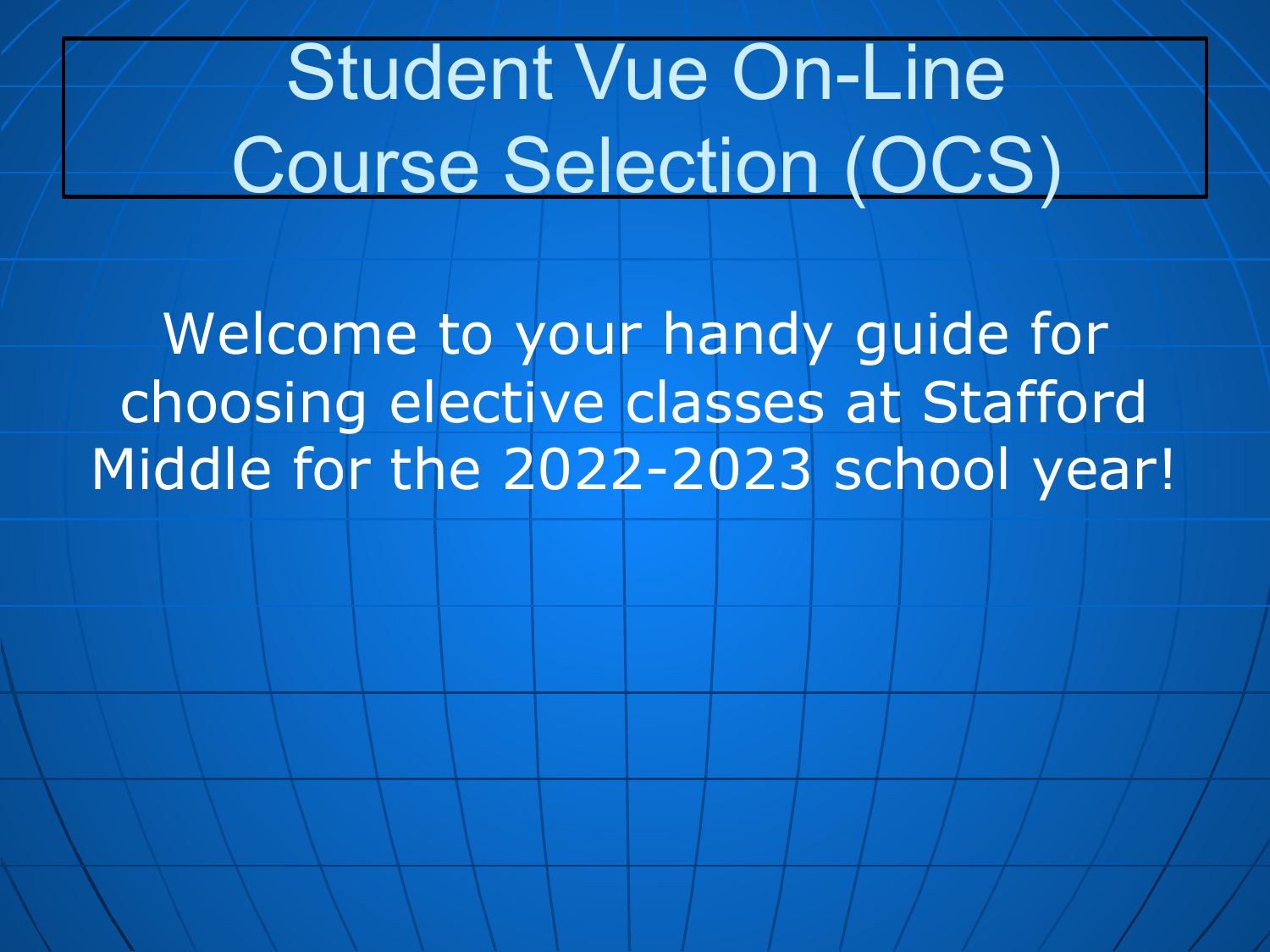# 2022-2023 Program of Studie

#### Paper booklets are available from the elementary schools...

Online version [CAN BE FOUND HERE](https://www.staffordschools.net/Page/33078)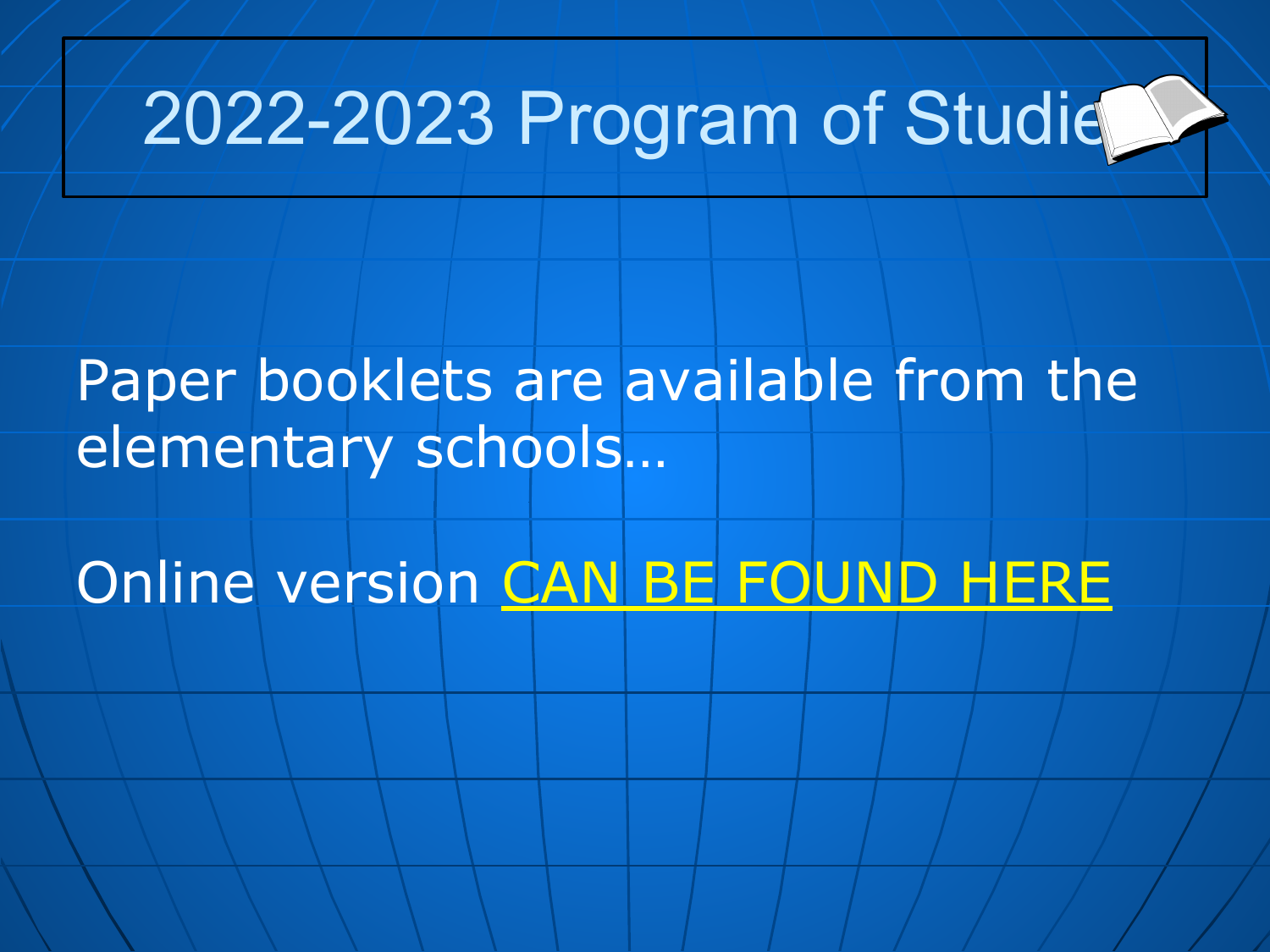# How many classes do I need?

 Each student will automatically be assigned ONE class from each of the following categories:

\*Math (\*level determined at end of year) History, English, Science and PE

 $\mathcal{N}$ 

 Then, **YOU** will get to pick 6 primary elective classes, and up to 6 alternate elective classes in StudentVUE. Ultimately, you may end up with anywhere between 8 and 11 classes depending on the electives chosen.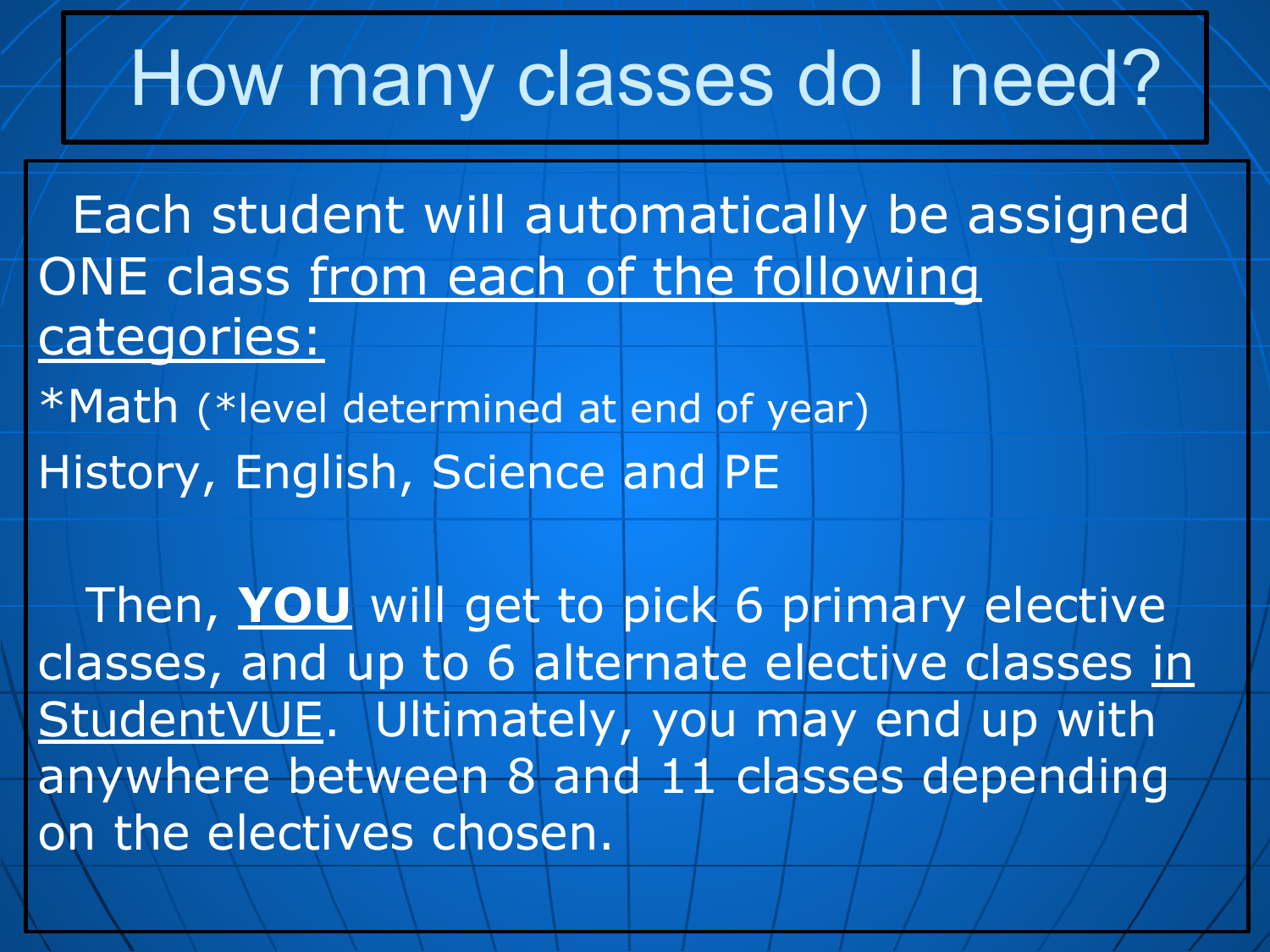#### How to Activate your StudentVUE

A login is required to access StudentVUE, and in order to access StudentVUE for the first time, a new user must have an activation key. An activation key may be requested by contacting your **ELEMENTARY** school's registrar. Use this handy [link](https://docs.google.com/document/d/1oXlcLYAHNlnC88WJUewlqP16pdkJiwdD5Lbus-pqJlw/edit?usp=sharing) for more information on how to use StudentVUE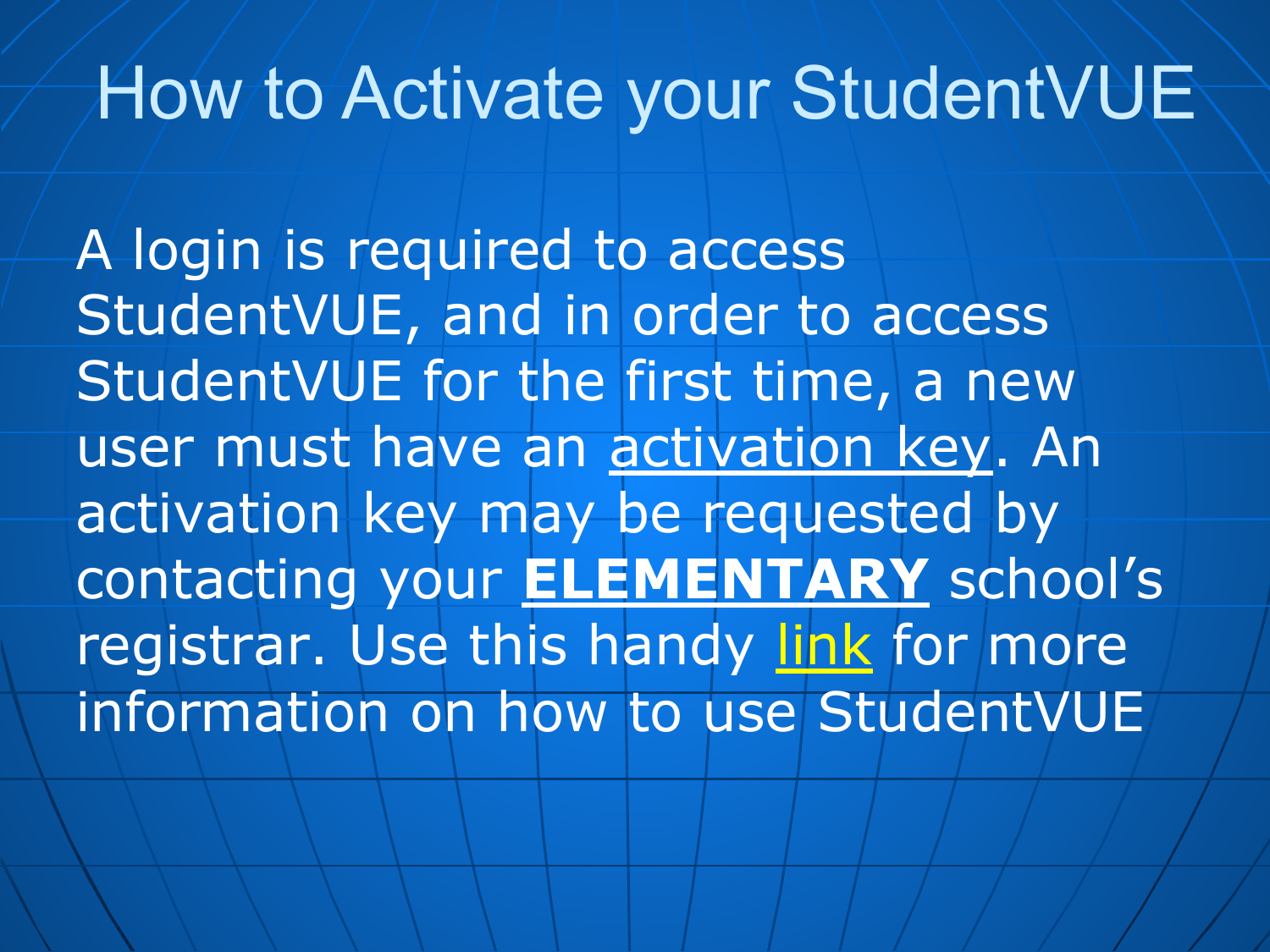# How to pick your exciting elective classes

Each student should rank their elective courses in order of preference. You will pick **6 primary** electives in the main scheduling top part, and **6** electives in the alternate window at the bottom. Please see the video below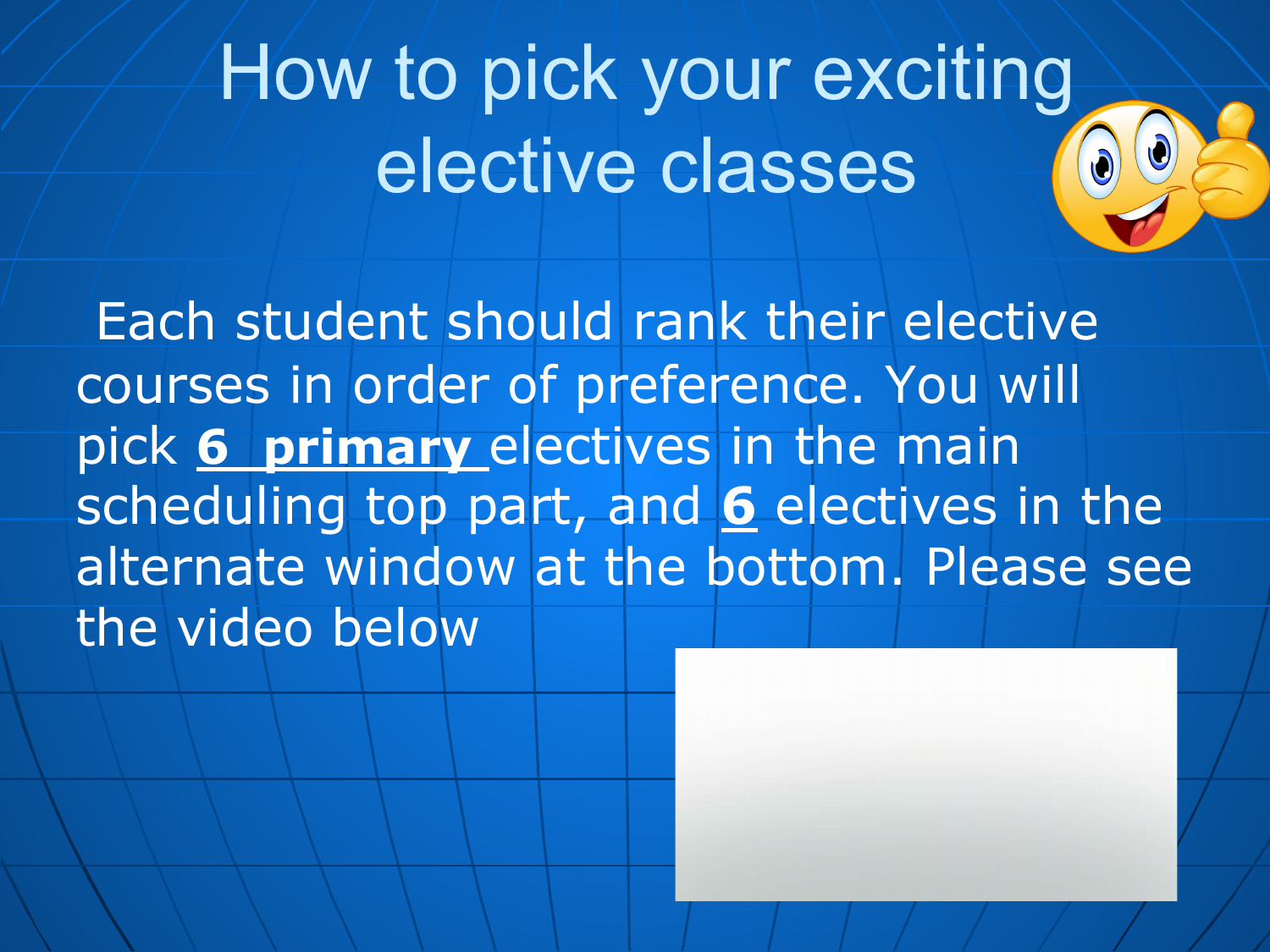## Elective Classes

■ All students will have 8 classes at a time- 4 core, PE, and 3 elective classes.

■ Year-long music classes (Band, Chorus, and Strings) count as 1 elective class. ■ Semester classes count as a 0.5 class. Two semester classes will equal to 1 elective class. ■ You can use this [Rising 6th Elective Worksheet](https://docs.google.com/document/u/0/d/13Jp8A4oiq4VtUFUfkS8AqDm5nBLPohKBEBIlvRoPL6Y/edit)

[2022-2023](https://docs.google.com/document/u/0/d/13Jp8A4oiq4VtUFUfkS8AqDm5nBLPohKBEBIlvRoPL6Y/edit) as your Rough Draft to help you with your online scheduling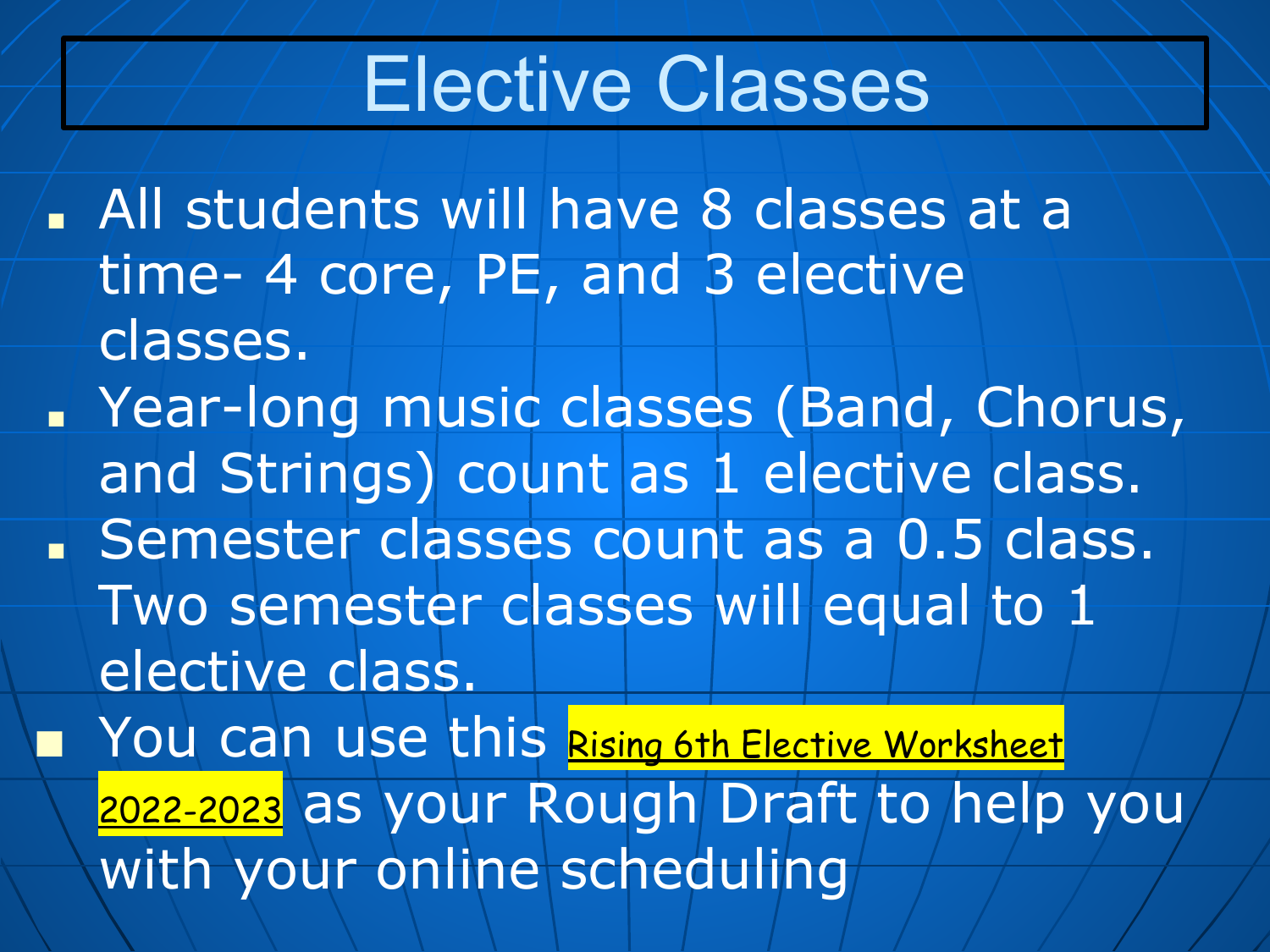**Step by step instructions for Online** Course Registration

■ All students/parents will register for classes online.

■ You must register through your Student or Parent Vue screen.

■ [Click HERE for directions \(with](https://drive.google.com/file/d/1UD--t9wdf-bxGMTY6sNgUn9DGuk9zO8L/view?usp=sharing) [pictures\) on how to enter course](https://drive.google.com/file/d/1UD--t9wdf-bxGMTY6sNgUn9DGuk9zO8L/view?usp=sharing) [requests in Student/Parent Vue](https://drive.google.com/file/d/1UD--t9wdf-bxGMTY6sNgUn9DGuk9zO8L/view?usp=sharing)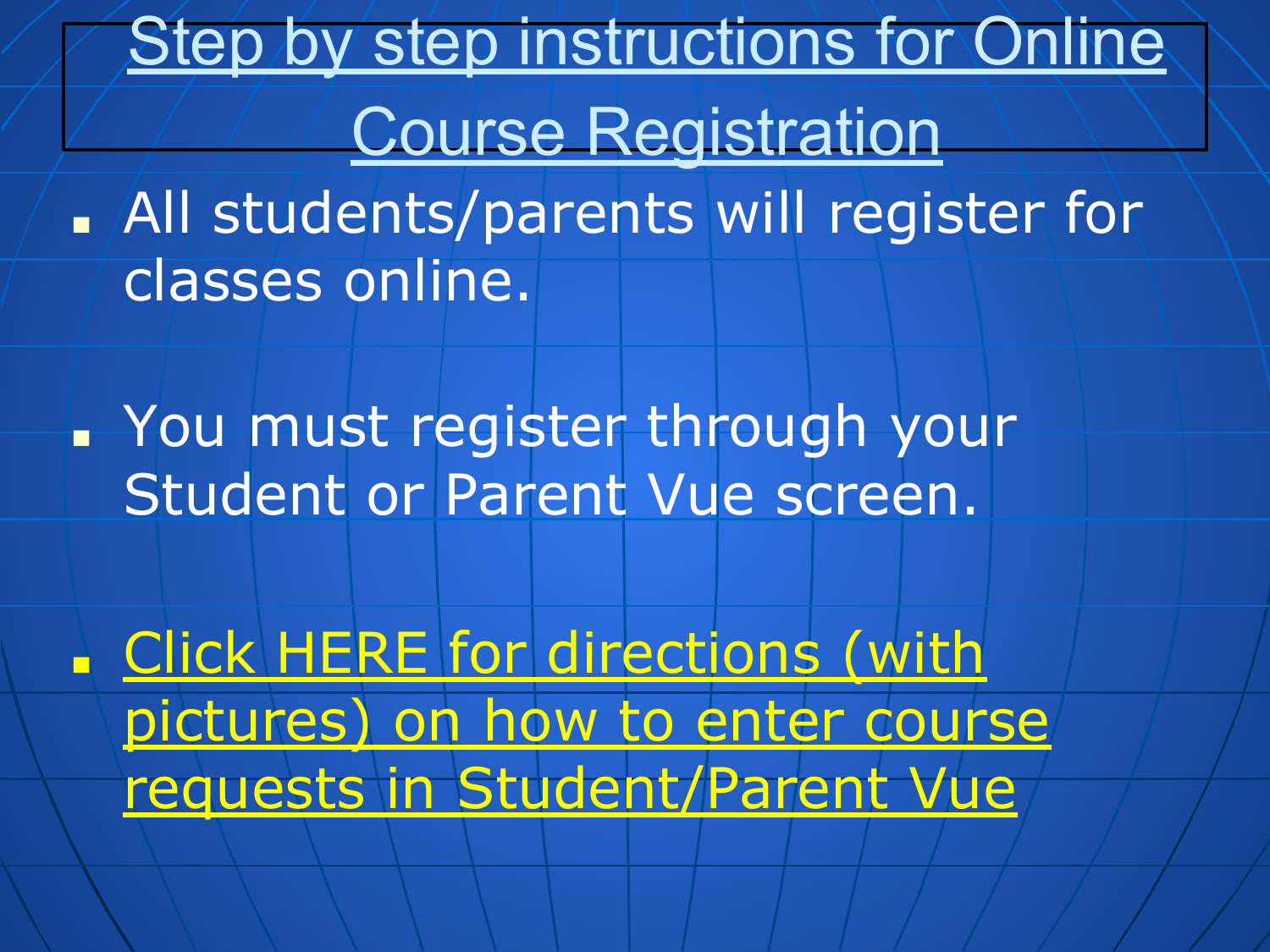### Elective Classes Example

Math  $(1)$   $\blacksquare$  English  $(1)$ History  $(1)$  Science  $(1)$  $PE(1)$  Band  $(1)$ Expl. FACS (.5) Intro. STEM (.5) Intro. Compt. (.5)Beg. Theare (.5)

Totaling= 10 classes